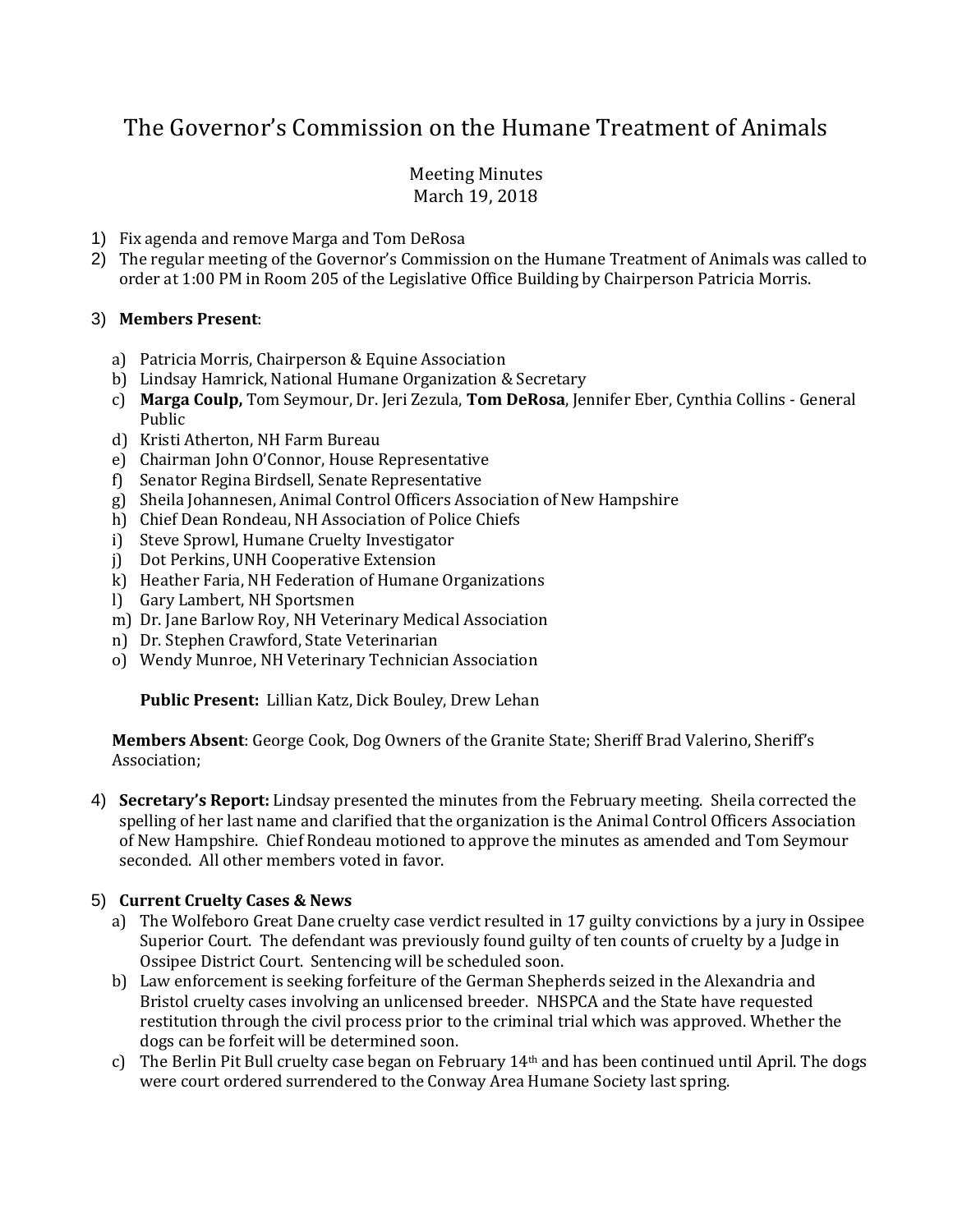d) The NHSPCA has taken multiple animals into temporary protective custody from a case in Farmington involving both livestock and companion animals. The owners allegedly left for 12 days and did not leave someone to care for the animals.

## 6) **Legislative Updates (see also legislative report draft)**

- a) **HB 1385**: Relative to a Committee to Study Animal Welfare
	- i) Rep. O'Connor reviewed the bill and stated the sponsor's intention was to have more oversight over bills that impact animal cruelty and that the prior discussion was around the multiple bills impacting animal cruelty. Lindsay pointed that SB 569 is the only remaining bill impacting animal cruelty. He also stated it could be a vehicle to further address animal hoarding as other states have filed legislation with penalties specific to hoarding.
	- ii) Dr. Jeri does not think the Commission should endorse policies that criminalize mental illnesses. Lindsay stated that the pending Florida bill, which is the only one filed, has opposition because of the criminal penalties for a mental health issue and that the ACLU has opposed this type of legislation in the past for the same reason. Both felt that prevention work and using the existing animal cruelty laws when other options have been exhausted is more effective.
	- iii) Other members felt that HB 1385 was still a duplication of effort for the Governor's Commission on the Humane Treatment of Animals and that interested legislators are always welcome to the meetings to provide feedback.
- b) **HB 1238:** Relative to Animal Cruelty & Costs of Care for such Animals
	- i) This bill addresses a law that was passed in 1881 which is outdated but the committee wants to move a section on colts to RSA 644:8. Dr. Jeri Zezula didn't think the colt policies belong in the cruelty code. Dr. Crawford confirmed the Dept. of Ag. doesn't get calls on this issue. The horse advocates had requested that it stay in but it might be covered in another portion of Dept. of Ag. laws. (RSA 435:5). Jeri thinks the removal of the other parts of the law were okay because they're covered in other places. The Commission discussed repealing the entire law (RSA 105) and keeping the colt protections in the civil code under RSA 435.
	- ii) The Commission moved to reopen the vote on HB 1238 to review the new language:
		- a) 15 members voted to oppose HB 1238 as now written. Two members abstained (Dr. Barlow Roy and Chairman O'Connor)
- c) **SB 569-FN:** Relative to Animal Cruelty.
	- i) The bill passed Senate Energy 4-0, Senate Finance 4-2 and passed the NH Senate on a vote of 19-4 and will now head to the House of Representatives.
	- ii) The language that passed out of the Senate does the following:
		- a) Further clarifies the definition of a breeding female dog as "an unspayed female dog, 24 months of age or older kept or maintained for the purpose of breeding and selling the dog's offspring. An unspayed female dog that is bred prior to reaching 24 months of age shall be considered a breeding female."
		- b) Raises the number of breeding females that requires licensing as a commercial kennel from five breeding females to seven.
		- c) Requires preponderance of the evidence, rather than probable cause, at the cost of care bond hearing in order to be granted the bond. In other words, law enforcement must show a certain burden of proof that cruelty has occurred before a Judge will require a defendant to pay a reasonable cost of care.
		- d) Clarifies that the appropriation to the Department of Agriculture for two new inspectors goes to the Commissioner, not the State Veterinarian.
		- e) All other language in the bill is either existing law or original language from SB 569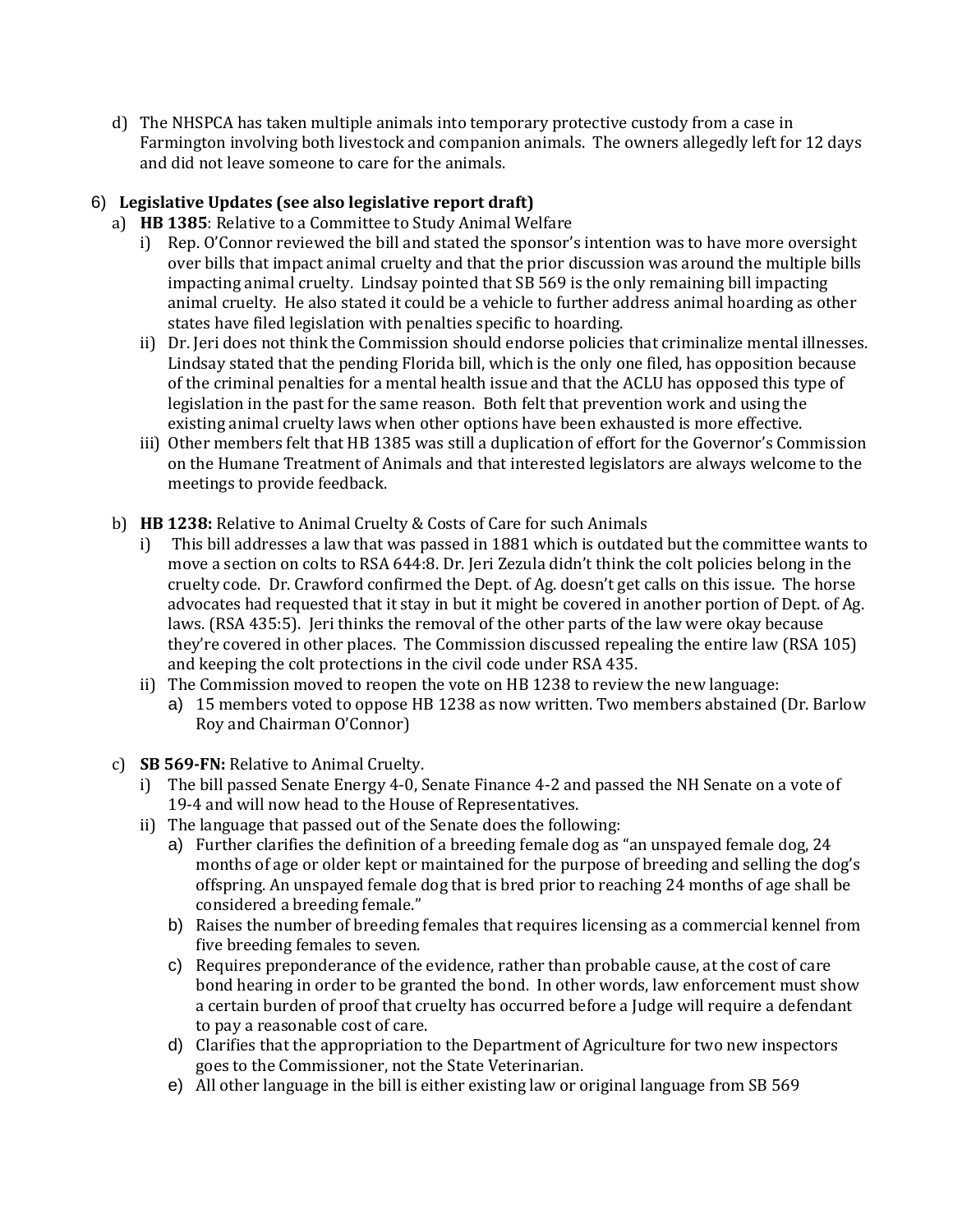iii) Sen. Birdsell asked if a rescue organization based out of foster homes would have to be licensed by the Department of Agriculture. Dr. Crawford stated that unless an entity is "in the business of transferring animals", they would not be but if they were, they would need to select one facility to be licensed. Lindsay pointed out that SB 569 includes a study commission to review this very issue, which has been debated and discussed for years and determine what "in the business of transferring animals" means.

## d) **Legislative Report Template**

i) Members liked the one page legislative report. Dr. Crawford suggested a column to show the vote count and Lindsay will add this. Members also approved mimicking the House "majority" and "minority" reports where one member will write a blurb on each side (support or oppose) of any bills the Commission did not have a unanimous position.

## 7) **Cruelty tracking**

- a) Heather confirmed they have good data from the courts and shelters but haven't been able to pull law enforcement data yet. Chief Rondeau and the subcommittee will work on this in subcommittee. The Commission can play an important role in encouraging law enforcement to keep statistics and data on animal cruelty.
- b) The subcommittee met and discussed the information that we need to start preparing the biannual report. We focused on the difficulty that we are having in obtaining police records of investigations into animal cruelty cases. The Attorney General's Office, after discussion with Ann Rice, does not have the requested data. We have information when those cases are filed in Court and/or when a humane investigator is involved, but would like to be able to report of police investigations. Chief Rondeau and Jennifer will be working on trying to obtain police records. We may need to make requests to county attorneys and/or look at a data from a few town/cities. We also decided to look at a 10 year window for data from one humane investigator to determine how animal cruelty cases have evolved. Steve will be putting together that data. Heather is finalizing the data from the Federation.

## 8) **Funding & Education**

- a) The brochures have been reviewed and are being finalized.
- b) The subcommittee needs more information from the Commission on the funding aspect.
- c) The subcommittee discussed the need for certification and training for ACOs. While there are some trainings offered, there is no mandate in NH or designated funding for this.
- d) After the legislative session, the manual and resources will need to be updated to reflect any new laws that have passed. The Commission may need the help of the AG's office because the endorsement by the AG's office was crucial to its success. The other manuals on the website are written by the AG's office which includes feedback from law enforcement, attorneys, court system, etc.

## 9) **New Business**

- a) The Dept. of Agriculture's new veterinarian position has been offered for ten days and closes this Friday. If there are veterinarians with small and large animal experience, they are encouraged to apply. The position is based in Concord.
- b) The Commission will review RSA 644:8 at the conclusion of this legislative session. Dr. Jeri also suggested a better mechanism to report out changes and find inconsistencies in the law. For example, the livestock definition which was changed in the agriculture laws and now includes poultry and rabbits and under the cruelty code, a veterinarian must be present for "livestock" seizures. There are also gaps in immunity for veterinarians who are currently protected from